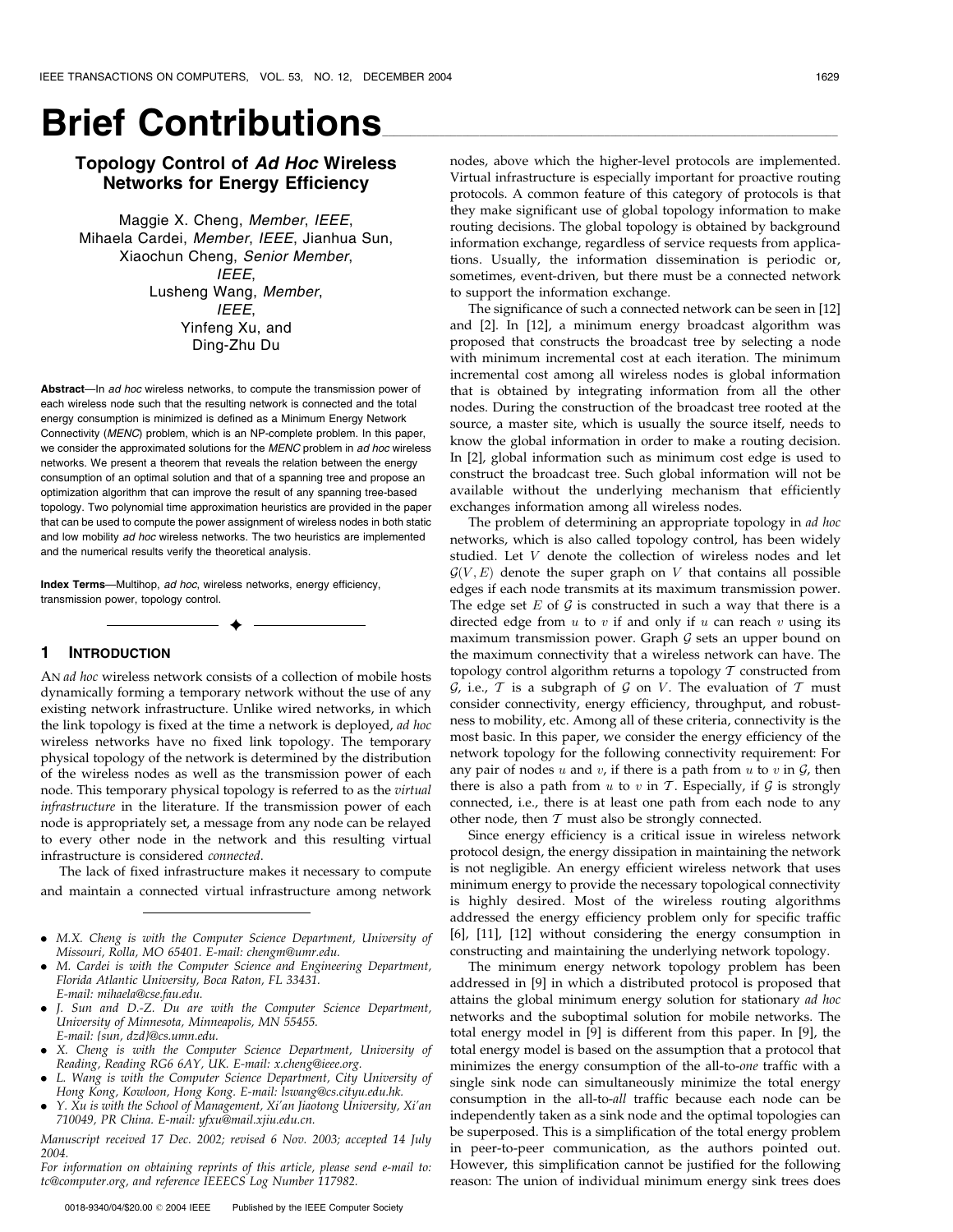not yield the minimum energy topology for all-to-all traffic and the sum of the total energy from each individual sink tree does not yield the total energy consumption in an all-to-all traffic either. Therefore, having minimum total energy for each sink tree does not imply a minimum energy network topology. With this model, some transmissions are redundant. For example, a node can be a sink node and it can also be a relay node. It receives the message from each of its neighbors as a sink node for once and as a relay node for zero or more times, depending on if it lies on the paths to other sink nodes. But, actually, it only needs to receive the same message once. Li and Wan [7] improved the results by Rodoplu and Meng [9] and further extended the results to mobile networks. But, the total energy model they used is the same.

The background information exchange for maintaining network connectivity is indeed an all-to-all traffic. But, this doesn't imply that each node has to send the same information to every other node individually, this is because 1) wireless transmission is omnidirectional, therefore the energy saving resulting from omnidirectional transmission should be considered and 2) redundant transmission can be eliminated to be energy efficient.

In this paper, we consider the energy consumption under a different model in which each node only transmits to its direct neighbors periodically. The state information of each node is processed and integrated by its neighbors and further transmitted to other nodes in the network. The totality of this information provides every node with a complete map of the entire network. Without loss of generality, this information exchange is independent of the data traffic that the network is carrying. So, the energy consumption of each node is proportional to the power it uses to transmit, which can be derived from the minimum energy network topology in question. The optimal solution for this problem is NP-hard [5], [1]. We propose using topologies derived from spanning trees to support the background information exchange. Specifically, the Minimum Spanning Tree (MST) approximates the optimal solution with a performance ratio 2 in a stationary network [5] and the Minimum Incremental Power (MIP) tree consumes less total energy than MST. They both can be further improved by an optimization algorithm proposed in this paper. The optimization algorithm builds connected topologies on top of spanning trees. It first identifies critical paths that decide the transmission power of the nodes on the paths and then creates short paths for these critical paths to reduce the energy consumption.

We denote the topology returned by the topology control algorithm by  $T$ , then each node is connected to the other nodes in the network through  $T$ . Each node  $v$  has a set of in-edges and outedges, denoted by  $in(v)$  and  $out(v)$ , respectively. A node v's knowledge about the entire network is kept up to date based on the information received from its direct neighbors connected by  $in(v)$ . The transmission power of node v is the power needed to reach its farthest neighbor connected by  $out(v)$ . In spanning trees, each edge is bidirectional, therefore it is in both  $in(v)$  and  $out(v)$ .

In the following sections, we describe in detail the communication model for the topology maintenance, propose two topologies derived from spanning trees, and estimate the energy consumption of these topologies for the background information exchange. We also provide theoretical analysis and simulation results of these topologies. An important assumption that enables us to use transmission power as energy consumption is that the background information exchange is repeated periodically and endlessly as long as the network is functional. We take advantage of this simplification and use transmission power in energy calculation without worrying about the transmission time.

## 2 COMMUNICATION MODEL

The most commonly used model for RF systems is the path loss model, in which the received power  $P_r = P_t \cdot r^{-\alpha}$ , where r is the distance between the transmitter and the receiver and  $\alpha$  is the path loss exponent between 2 and 4, depending on the characteristics of the communication medium, and  $P_t$  is the transmitting power. Therefore, the transmitting power  $P_t$  needed to support a link of length *r* is  $P_{r_{TH}} \cdot r^{\alpha}$ , where  $P_{r_{TH}}$  is the receiver power threshold for signal detection. When the receivers have the same power threshold, this value becomes a constant and can be further normalized to one and the transmitting power  $P_t$  needed to support a link of length  $r$  becomes  $r^{\alpha}$ . To simplify the presentation, we use  $r^{\alpha}$  to represent the cost of an edge. For a wireless network where nodes have different power thresholds, the cost of a directed edge will be replaced by its complete form  $P_{rrH} \cdot r^{\alpha}$  in theoretical analysis and numerical simulation and the theorems presented in this paper will still hold.

The energy consumption of a wireless node has two components, i.e., transmitting power and receiving/processing power. The latter is relatively small and usually can be denoted by a constant. Since, in the all-to-all traffic, every node consumes energy in receiving/processing in each period, we ignore this constant and consider only the energy consumption in transmitting.

We also assume omnidirectional antennas are used. This means if a node transmits at power level  $P_{rrH} \cdot r^{\alpha}$ , any node within a distance  $r$  of it can receive the signal if the receiver's power threshold for signal detection is no bigger than  $P_{TTH}$ . The total energy consumption of the network can be modeled as the sum of each transmitting node. In the total energy model described in Section 1, each node communicates with its direct neighbors, therefore all the nodes are transmitting nodes. This paper focuses on the total energy consumption in maintaining the network connectivity, so the total energy based on this model is

$$
total\ energy = \sum_{v_i \in V} P_t(v_i).
$$

#### 3 MINIMUM ENERGY NETWORK TOPOLOGY

To support peer-to-peer communications in wireless networks without the use of any existing infrastructure, the network connectivity must be maintained at any time. This requires that, for each node, there must be a route to reach any other node in the network. Such a network is called strongly connected [4]. A node  $v_i$ can reach a node  $v_i$  directly if node  $v_i$  is in node  $v_i$ 's transmission range; node  $v_i$  can also use multihop forwarding to reach  $v_i$  if node  $v_j$  is out of range. For example, a spanning tree with bidirectional links can provide such connectivity.

In this paper, we concern ourselves only with the total energy consumption of all nodes for such a strongly connected network. Our goal is to determine the transmission power  $p(v_i)$  of each node  $v_i$  such that the network is strongly connected and the total transmission power is minimized. Since each node is a potential transmitter and the transmission is periodic, we use the transmission power of each node as a measure of the energy consumption.

We formally define the minimum energy network connectivity (MENC) problem as follows:

- Definition 1: Minimum Energy Network Connectivity Problem **(MENC).** Given a set of wireless nodes  $V = \{v_0, v_1, v_2, \dots, v_n\}$ , and the cost function  $F: (V, V) \rightarrow Z$ , determine a power assignment of nodes  $P: V \rightarrow Z$  such that:
	- 1. The induced directed graph  $T$  is strongly connected.
	- 2.  $\sum_{v_i \in V} p(v_i)$  is minimized.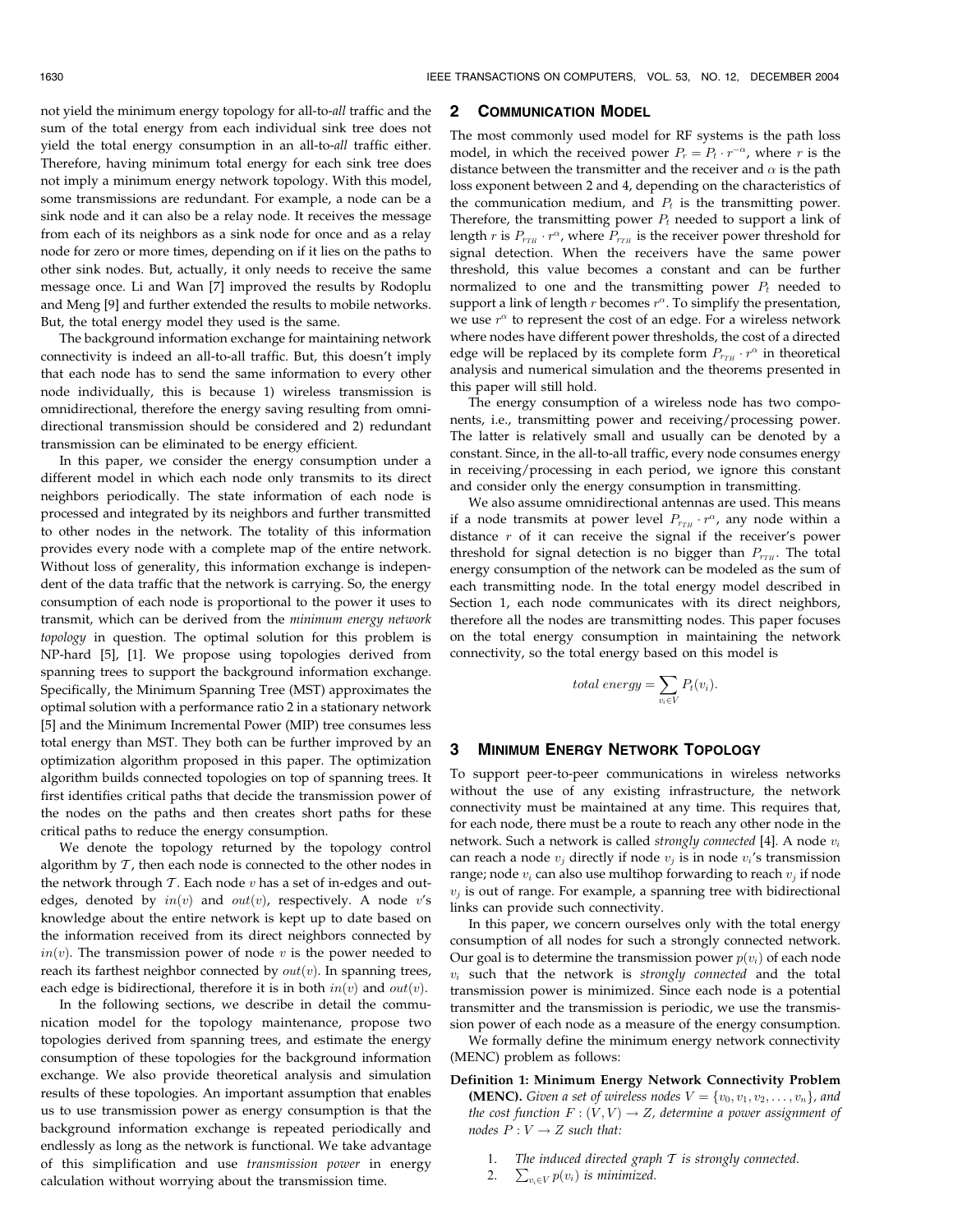When we use the path loss model described in Section 2, the cost function is defined as

$$
f(v_i, v_j) = |(v_i, v_j)|^{\alpha}
$$

and the power assignment must satisfy

$$
p(v_i) \geq |(v_i, v_j)|^{\alpha}
$$

to support a directed edge  $(v_i, v_j)$ . The induced topology T must contain paths from each node to every other node in the network.

Note that, in the directed graph  $T$ , a node's transmission power only supports the out-edges. This is different from the undirected graph, where each node needs to reach all the neighbors.

It is proven that the MENC problem is NP-complete [5], [1]. Kirousis et al. [5] also proved that MST has 2-approximation ratio. In this paper, we propose two network topologies as approximations to the optimal solution. Both of them outperformed MST, therefore they are within a 2-factor of the optimal solution in terms of total energy consumption.

# 4 SPANNING TREE-BASED NETWORK TOPOLOGIES

In this section, we reveal some important properties of spanning trees. In the following theoretical analysis, we assume the directed graph  $G$  is the optimal topology on the set of wireless nodes  $V$  for the MENC problem.

We define:

$$
OPT = {\rm total~energy~consumption~of~graph}~G
$$

$$
= \sum_{v \in V[G]} p(v)
$$
  
= 
$$
\sum_{v \in V(G)} \max_{e \in out_G(v)} |e|^{\alpha},
$$

where  $out_G(v)$  denotes the set of out-edges at v in G.

# 4.1 Minimum Spanning Tree Has 2-Approximation Ratio In [5], it is proven that, for a set of wireless nodes  $V$ ,  $MST$ determines a 2-approximation to the Minimum Energy Network Connectivity (MENC) problem:

**Theorem 1.** If  $T^*$  is the minimum spanning tree over the set of nodes  $V$ , then

$$
2 \cdot OPT \ge \sum_{x \in V[T^*]} \max_{(x,y) \in E[T^*]} |(x,y)|^{\alpha}.
$$

The detailed proof is referred to [5]. Next, we'll show that this performance ratio 2 is a tight bound.

The worst-case scenario for minimum spanning tree to approximate the optimal solution is the following case:

Assume there are  $2n$  nodes deployed on a circle with separations  $\{1, \varepsilon, 1, \varepsilon \ldots\}$  (see Fig. 1). We normalize the edge length to be 1 for the long edges and  $\varepsilon$  for the short edges and let  $\varepsilon \ll 1$ .

The optimal solution for this scenario is a directed cycle, as shown in Fig. 1a. So, the optimal energy consumption is

$$
OPT = n(1 + \varepsilon^{\alpha}) \doteq n.
$$

We construct an MST by removing the longest edge from the cycle and making every edge undirected (Fig. 1b). Now, the MST  $T^*$  consumes energy



Fig. 1. Worst-case scenario of MST. (a) Optimal solution. (b) Minimum spanning tree.

$$
Energy(T^*) = \sum_{x \in V[T^*]} (\max_{(x,y) \in E[T^*]} |(x,y)|)^{\alpha}
$$

$$
= 2 \cdot \varepsilon^{\alpha} + (2n - 2) * (1)
$$

$$
\approx 2n - 2.
$$

Since

$$
\lim_{n \to \infty} \frac{2n-2}{n} = 2,
$$

this verifies that the performance ratio 2 is a tight bound.

# 4.2 A New Property of Spanning Trees

Given a set of wireless nodes *V*, choose a vertex  $r \in V$  and construct a spanning tree. For every node  $v \in V - r$ , there must be a path from  $v$  to  $r$ . First, assign each edge on these paths a direction toward the root  $r$  and let  $T_s$  denote this sink tree rooted at  $r$ . We define  $e(v)$  as the unique out-edge at v in  $T_s$ . So,

$$
\max_{e \in out_{T_s}(v)} |e|^\alpha = \begin{cases} 0, & \text{if } v = r \\ |e(v)|^\alpha, & \text{if } v \neq r. \end{cases}
$$

Then, we assign each edge a direction away from the root and denote this spanning tree by T. For each vertex  $v$ , let  $m(v)$  denote the longest out-edge at  $v$  in  $T$  such that

$$
|m(v)| = max_{e \in out_T(v)} |e|.
$$

All  $m(v)$ s form disjoint paths from internal vertices to leaves. Let us call these paths critical paths. We denote the set of Edges in Critical paths as EC. In Fig. 2c, the thick-lined edges are in critical paths. Now, we are ready to introduce our theorem:

Theorem 2. The optimal solution OPT is upper bounded by the sum of the costs of all the edges in a spanning tree and the edges in its critical paths.

$$
OPT \le \sum_{e \in E(T)} |e|^{\alpha} + \sum_{e \in EC} |e|^{\alpha}.
$$

Proof. Note that

$$
OPT \le \sum_{v \in V(T)} \max_{e \in edge(v)} |e|^{\alpha},
$$

where  $edge(v)$  denotes the set of undirected edges at v. Moreover,

$$
\max_{e \in edge(v)} |e|^{\alpha} \le |m(v)|^{\alpha} + |e(v)|^{\alpha}.
$$

Since edge costs are symmetrical based on assumptions in Section 2, we have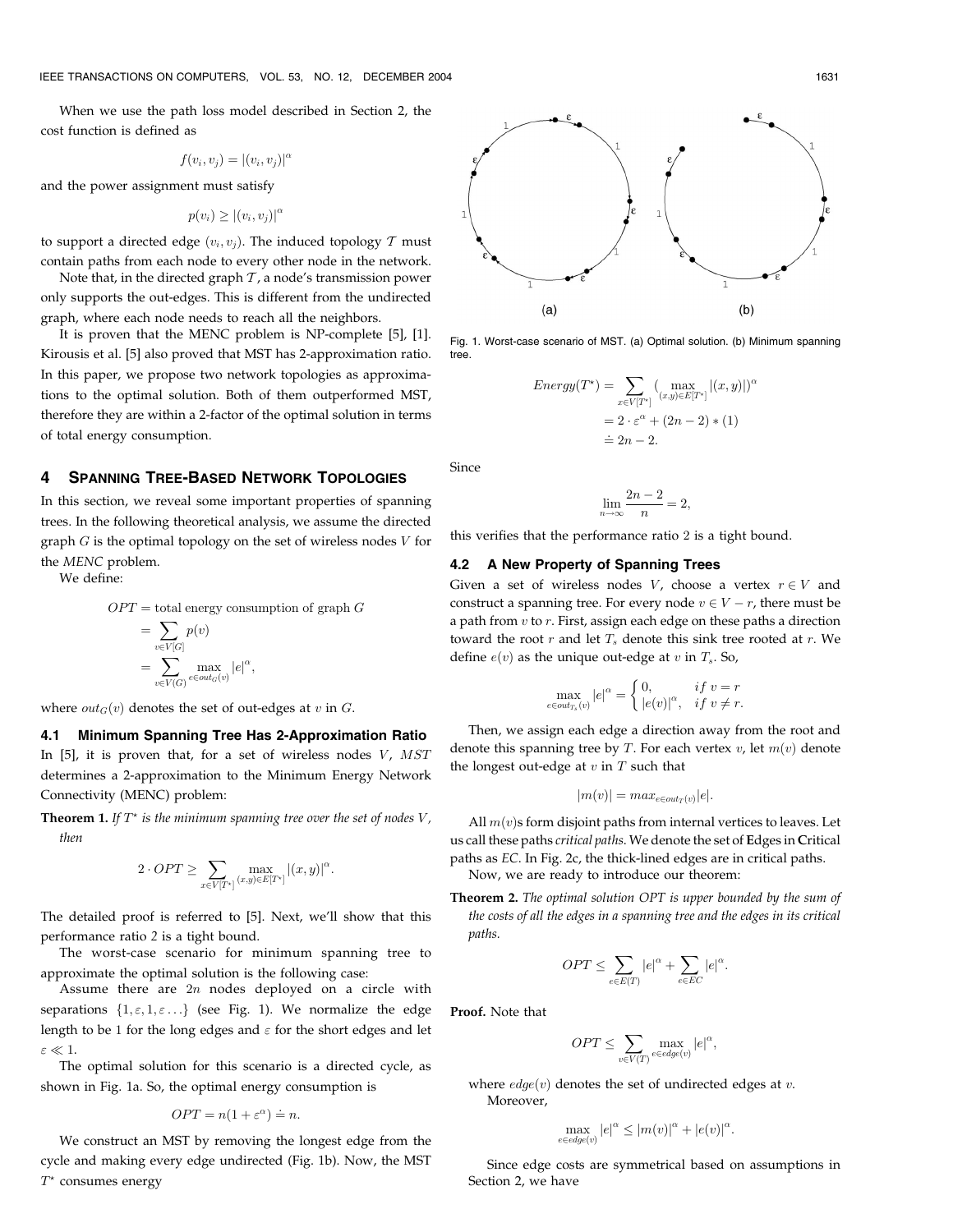

Fig. 2. (a) Spanning tree T. (b)  $e(v)$ s are shown in dashed lines in sink tree  $T_s$ . (c)  $m(v)s$  are shown in thick lines in spanning tree  $T$ . (d)  $max_{e \in edge(v)} |e|^\alpha \leq |m(v)|^\alpha + |e(v)|^\alpha$ .

$$
\sum_{v \in V(T_s)} |e(v)|^{\alpha} = \sum_{e \in E(T)} |e|^{\alpha},
$$

moreover,

$$
\sum_{v \in V(T)} |m(v)|^{\alpha} = \sum_{e \in EC} |e|^{\alpha}.
$$

Therefore, the theorem holds.  $\Box$ 

Theorem 2 holds for networks where every node has the same power threshold  $P_{r_{TH}}$ , therefore edge costs are symmetrical. In networks where  $P_{r_{TH}}$  varies, the theorem should be presented in its complete form:

$$
OPT \leq \sum_{e \in E(T_s)} P_{r_{TH}} \cdot |e|^{\alpha} + \sum_{e \in EC} P_{r_{TH}} \cdot |e|^{\alpha},
$$

where  $P_{r_{TH}}$  is the receiving node's power threshold. Inspired by Theorem 2, we design heuristics to reduce the cost of critical paths in the following section.

# 5 ENERGY EFFICIENT TOPOLOGY CONTROL **ALGORITHMS**

#### 5.1 Heuristic 1

We first consider a Minimum spanning tree (MST). MST has the property that the longest edge in the tree is the minimum among all spanning trees [2]. When MST is used as the virtual infrastructure for maintaining the network connectivity, it has the advantage that the maximum energy expenditure is minimum and, hence, the disparity of the energy levels is least severe among all spanning trees. It is very important to minimize the maximum transmission power because the battery energy is not shared among wireless nodes, it is, rather, a local resource supplied to

each individual node. Saving total energy consumption of all wireless nodes doesn't necessarily reduce the energy consumption of each individual node. Some nodes may run out of energy and become disconnected even though other nodes still have plenty of energy. Shah and Rabaey [10] described the network survivability as the capability to maintain the network for as long as possible. One of the key factors is the energy health should be of the same order. Even though MST is not the best candidate for minimizing total energy, it is still widely used for its quality of energy health.

If we use spanning tree as the virtual infrastructure, each edge in the spanning tree must be bidirectional to maintain the network connectivity. The minimum spanning tree  $T^*$  uses total energy of

$$
\sum_{v \in V(T^*)} \max_{e \in out_{T^*}(v)} |e|^{\alpha} \n= \sum_{v \in V(T^*)} \max(|e(v)|^{\alpha}, |m(v)|^{\alpha}) \n= \sum_{e \in E(T^*)} |e|^{\alpha} + \sum_{v \in V(T^*)} \max(|e(v)|^{\alpha} - |m(v)|^{\alpha}, 0).
$$

Therefore, to reduce the total energy consumed by MST, we should try to reduce the cost on the critical paths.

We assume graph  $\mathcal{G}(V,E)$  is the induced connected graph by a given set of wireless nodes  $V$  if each node is using its maximum transmission power.  $\forall (x, y) \in E$ , the cost of edge  $(x, y)$  is defined by power function  $f(x, y) = |(x, y)|^{\alpha}$ . We propose a heuristic MST-Reduced for minimum energy topology construction as follows:

# Algorithm MST-Reduced $(\mathcal{G}(V,E))$ BEGIN

sort edges in E by cost in nondecreasing order for each vertex  $v \in V$  do makeSet $(v)$ end for initialize  $T_r \leftarrow \phi$ while  $\left|T_r\right| < \left|V\right| - 1$  do for each edge  $(u, v) \in E$  in the sorted order, do if  $set(u) \neq set(v)$  then  $T_r \leftarrow T_r \cup (u, v)$  $union(u,v)$ end if end for

#### end while

randomly choose a vertex r as the root of spanning tree  $T_r$ criticalPathReduction( $T_r$ )

**END** 

In algorithm MST-Reduced $(\mathcal{G}(V,E))$ , makeSet $(v)$  and union $(u, v)$ are standard set operations as described in [4].

So, basically, the MST-Reduced algorithm is a two-phase algorithm. It first builds a minimum spanning tree  $T_r$  by iteratively connecting two disconnected components until all components are connected into one. The edge that is selected as a bridge edge at each step is a minimum cost edge. The second phase is a postprocessing procedure that is used to further reduce the cost of the minimum spanning tree  $T_r$ . The basic idea of it is to create cycles on critical paths rather than to use the backtracking edges  $e(v)$  if doing this can reduce the cost.

## Algorithm criticalPathReduction $(T_r)$  BEGIN

initialize  $T \leftarrow T_r$ findCriticalPaths $(T_r)$ for each critical path  $(v_0, \ldots, v_k)$  do **if**  $\sum_{i=1}^{k} \max(|e(v_i)|^{\alpha} - |m(v_i)|^{\alpha}, 0) > |d(v_0, v_k)|^{\alpha}$  then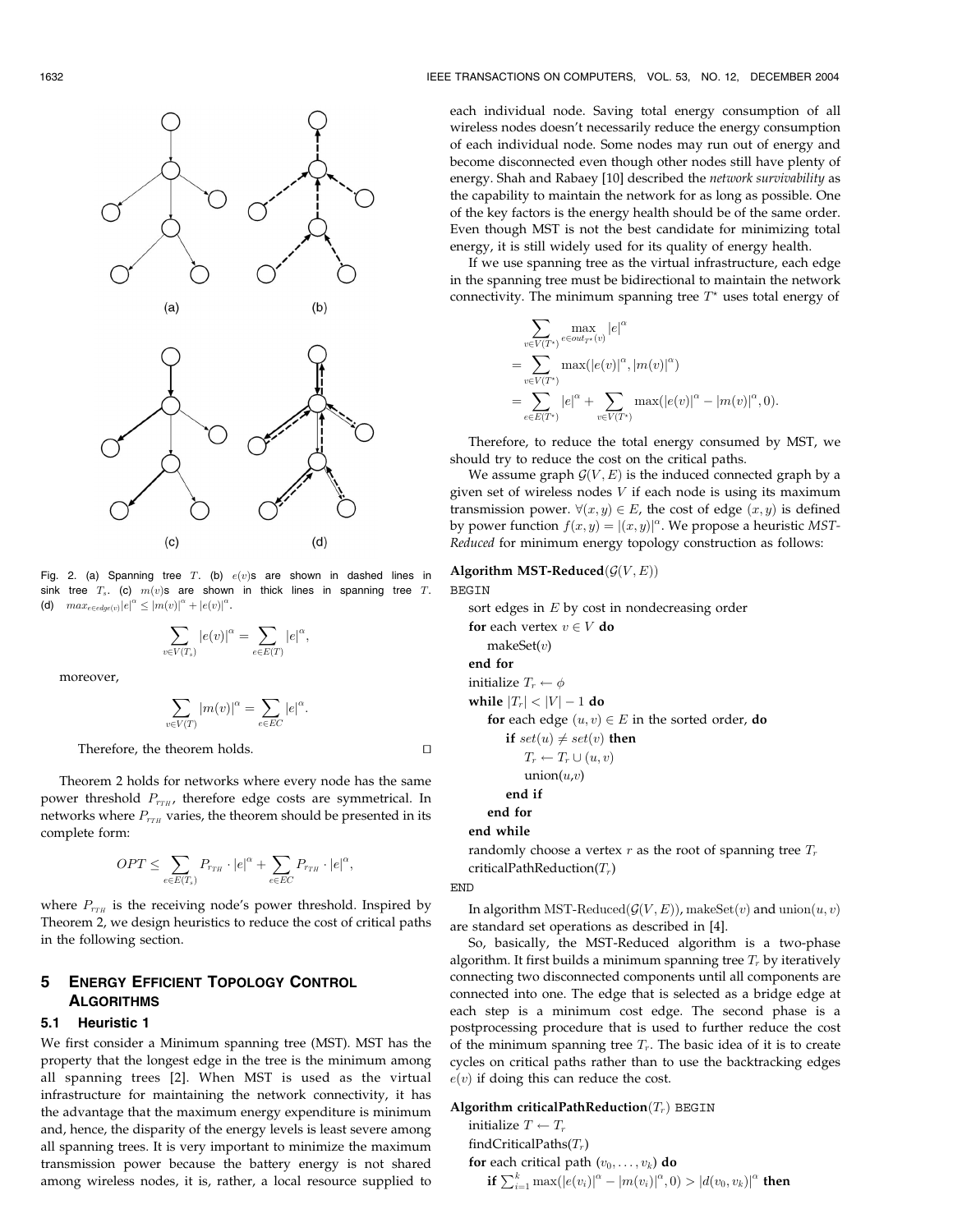



$$
T \leftarrow T \cup (v_k, v_0)
$$
  
\n
$$
T \leftarrow T - \bigcup_{i=1}^k e(v_i)
$$
  
\nupdate the power of  $v_i$ ,  $\forall i = 1, k$ 

end if

end for

return topology  $T$  and power assignment  $P$ END

The procedure findCriticalPaths $(T_r)$  is provided below:

# Algorithm findCriticalPaths $(T_r)$

#### BEGIN

 $r \leftarrow root(T_r)$ initialize  $path(r) \leftarrow \phi$ for each child  $x$  of  $r$  do if  $x$  is  $r$ 's farthest child then  $path(r) \leftarrow path(r) \cup (r, x)$ else  $T_x \leftarrow$  the subtree rooted at x findCriticalPaths $(T_x)$ end if end for

END

The same operation can also apply to the subpath of each critical path. If  $(v_0, \ldots, v_k)$  is a subpath of a critical path, especially when  $v_k$  is not a leaf node, and if  $\sum_{k}^{k} \max_{\mathbf{p} \in [a(\mathbf{p}, \mathbf{p})]^{\alpha}} \max_{\mathbf{p} \in [a(\mathbf{p}, \mathbf{p})]^{\alpha}} \left| \sum_{k}^{k} \max_{\mathbf{p} \in [a(\mathbf{p}, \mathbf{p})]^{\alpha}} \mathbf{p} \right|$  $\sum_{i=1}^k\max(|e(v_i)|^\alpha-\left|m(v_i)\right|^\alpha,0)>|d(v_0,v_k)|^\alpha-\left|m(v_k)\right|^\alpha$ , then increase power at  $v_k$  to reach  $v_0$ .

We will discuss this idea for the worst-case example in which MST reaches its bound.

Let us review this example here:

 $|e(v_7)|^{\alpha} - |m(v_7)|^{\alpha} = \varepsilon^{\alpha}.$ 

Consider a cycle  $(v_0, v_1, \ldots, v_7)$  with  $d(v_0, v_1) = \varepsilon = d(v_2, v_3) =$  $d(v_4, v_5) = d(v_6, v_7)$  and

$$
d(v_1, v_2) = 1 = d(v_3, v_4) = d(v_5, v_6) = d(v_7, v_0).
$$

Construct a minimum spanning tree rooted at  $v_0$ , which is a path  $(v_0, \ldots, v_7)$  (Fig. 3). Then,

 $|e(v_0)| = 0, |m(v_0)| = \varepsilon, |e(v_1)| = \varepsilon, |m(v_1)| = 1, \ldots, |e(v_7)| = \varepsilon$  $|m(v_7)| = 0,$  $|e(v_0)|^{\alpha} - |m(v_0)|^{\alpha} = 0 - \varepsilon^{\alpha} < 0,$  $|e(v_1)|^{\alpha} - |m(v_1)|^{\alpha} = \varepsilon^{\alpha} - 1 < 0,$  $|e(v_2)|^{\alpha} - |m(v_2)|^{\alpha} = 1 - \varepsilon^{\alpha},$ ... ;

**BEGIN** 



Fig. 4. Total energy consumption using MST, MST-Reduced, MIP, and MIP-Reduced.

| TABLE 1                                    |  |
|--------------------------------------------|--|
| Total Energy Consumption with $\alpha = 2$ |  |

| Number of nodes | MST-Reduced | Minimum Spanning Tree |
|-----------------|-------------|-----------------------|
| 3               | 14219       | 14219                 |
| 4               | 35974       | 39266                 |
| 5               | 23057       | 24965                 |
| 6               | 42399       | 44994                 |
| 7               | 36291       | 38199                 |
| 8               | 41064       | 43286                 |
| 9               | 49066       | 52358                 |
| 10              | 48602       | 51894                 |

Sum of the positive values =  $3(1 - \varepsilon^{\alpha}) + \varepsilon^{\alpha} > |d(v_7, v_0)|^{\alpha}$ .

So, we increase power at  $v_7$  to reach  $v_0$ .

With the optimization algorithm, the minimum spanning tree is easily improved to the optimal solution, which is a single cycle, as shown in Fig. 1a.

#### 5.2 Heuristic 2

Inspired by the Broadcast Incremental Power (BIP) algorithm [12], we designed the Minimum Incremental Power (MIP) tree algorithm. The main idea of MIP has been described in [3]. To give readers a complete view of the heuristic, we include it in the following algorithm description. So far, among all the tree topologies, the MIP tree is known to be the most energy efficient in terms of the total energy consumption. Since the total energy is proportional to the total transmission power used, it is related to the total interferences in the system, so it is suitable for situations where interference must be considered [8].

Now, we propose a topology that is based on the Minimum Incremental Power(MIP) tree and optimized by the criticalPathReduction algorithm.

#### Algorithm MIP-Reduced $(\mathcal{G}(V, E))$

randomly choose a vertex  $r$  from  $V$ initialize  $T_r \leftarrow \phi$ , vertex set  $S \leftarrow \{r\}$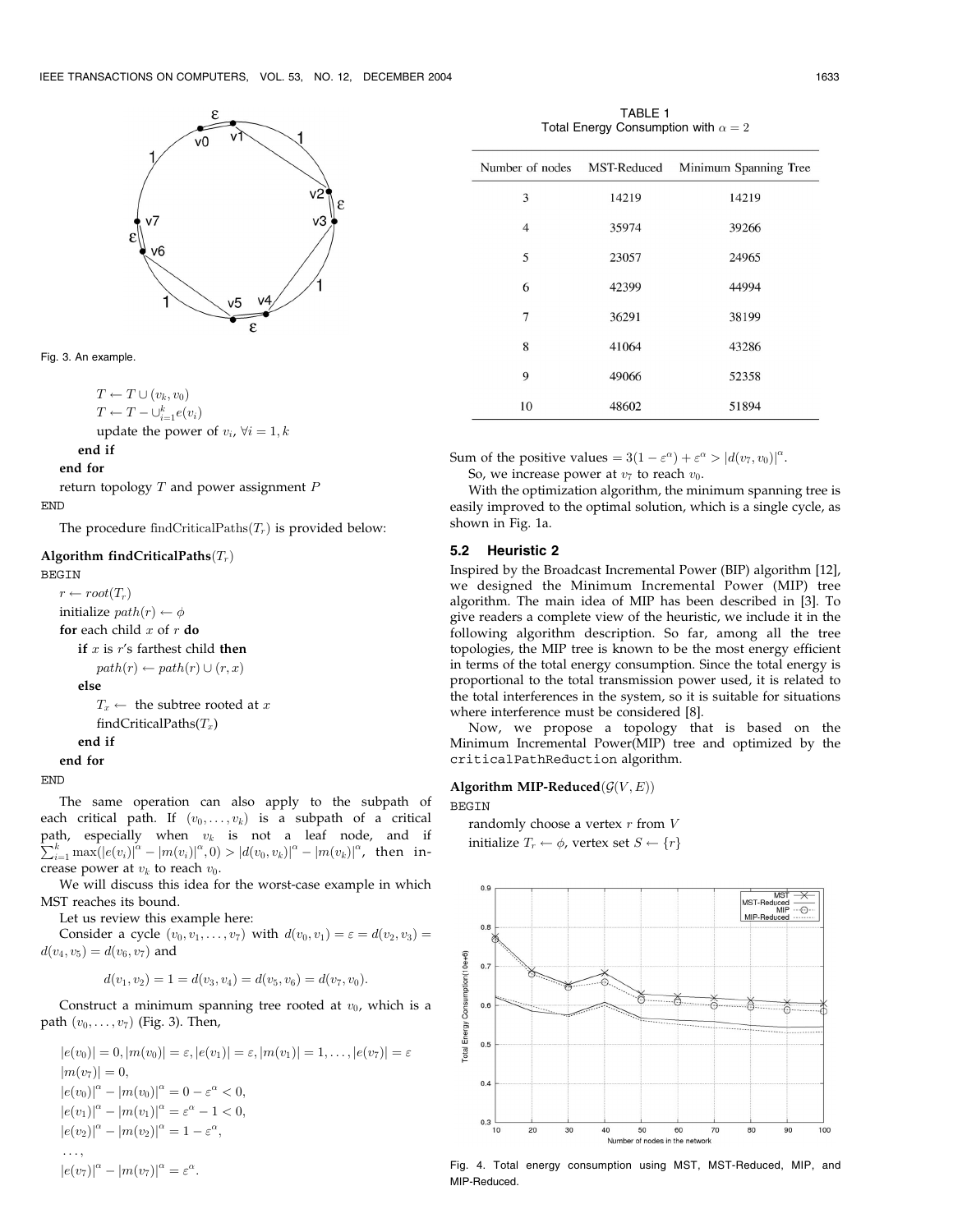





 $(b)$ 

Fig. 5. The solution from MST and MST-Reduced for each network instance. The number on each node is the sequence of the node joining the network. (a) Minimum spanning trees. (b) Solutions from MST-Reduced (same as optimal solutions).



Fig. 6. The solution from MST and MST-Reduced for each network instance. The number on each node is the sequence of the node joining the network. (a) Minimum spanning trees. (b) Solutions from MST-Reduced.

while  $\left|T_r\right| < \left|V\right| - 1$  do for each edge  $(u, v) \in E$  do if  $u \in S$  and  $v \in V - S$  then calculate the power increment  $p_{u,v} = |(u, v)|^{\alpha} + \max\{0, |(u, v)|^{\alpha} - p(u)\},$  where

 $p(u) = \max_{(u,x)\in T_r} |(u,x)|^{\alpha}$ end if end for choose the node pair  $(u, v)$  with the minimum power increment  $p_{u,v}$